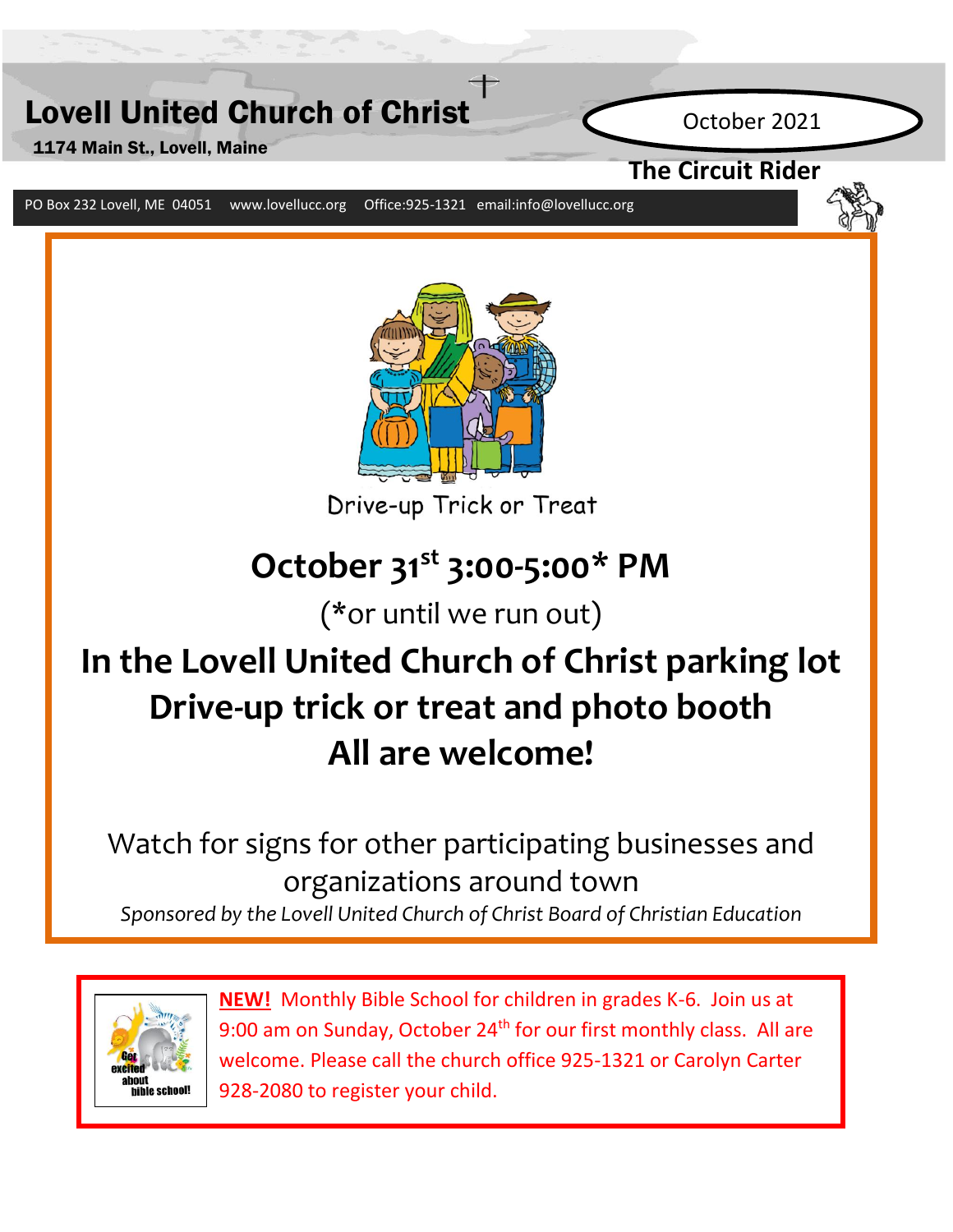

Saturday, October 16 9:00-1:00 Lovell United Church of Christ 1174 Main St. Lovell, Maine





We're looking ahead to Advent and putting together an Advent Devotional. If you would like to get involved, please submit a brief story of your favorite Christmas memory along with a beloved holiday recipe. All submissions should be emailed or mailed to the church office before October 31<sup>st</sup>. Email: [info@lovellucc.org](mailto:info@lovellucc.org) Mail: PO Box 232 Lovell, ME 04051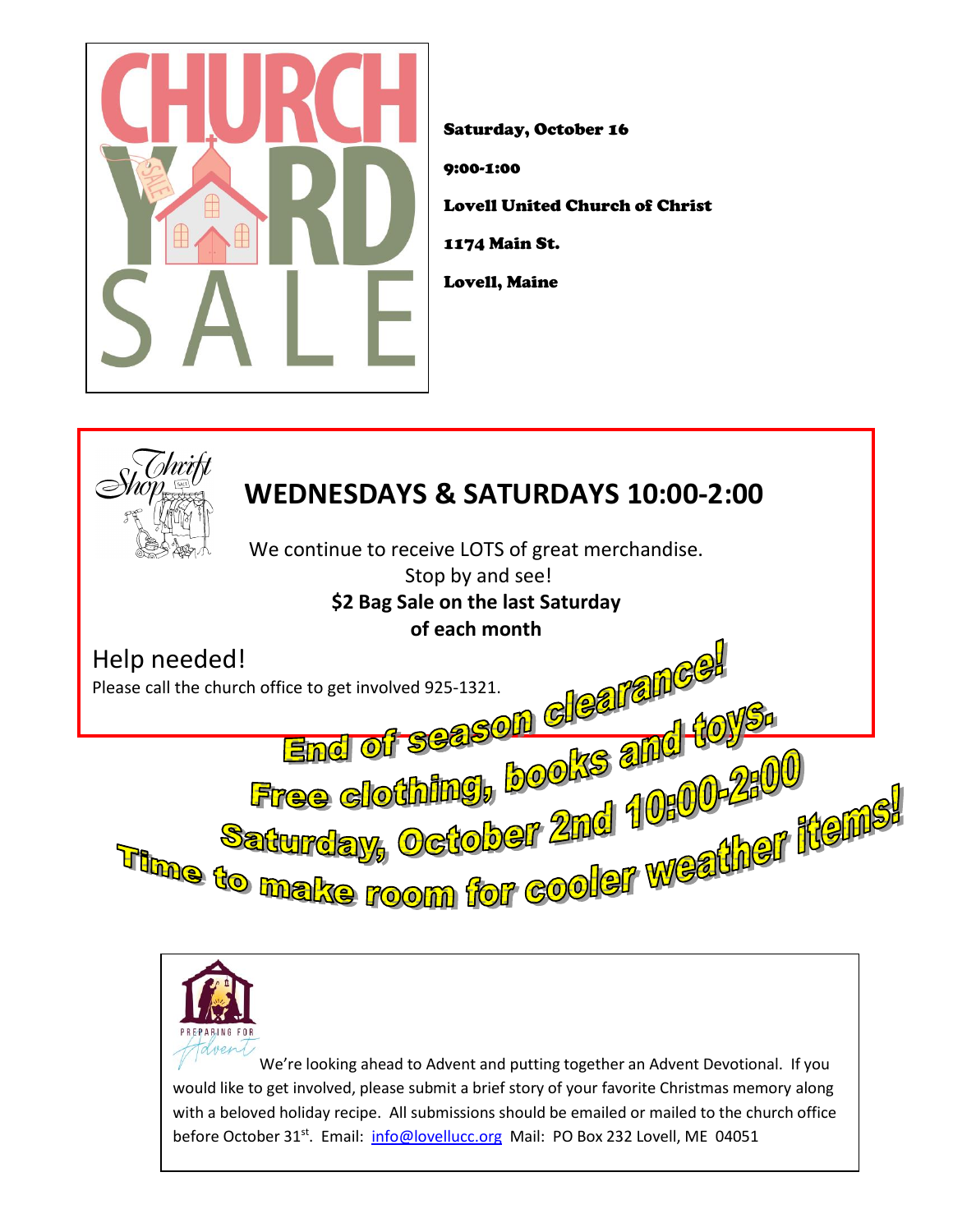## **Ladies Circle**

The Sept. 11 drive-thru Harvest Supper was very successful thanks to Jan Newhouse and his crew. The Sept. 14 meeting was held at the church with Sue DeWire as Hostess. Sue surprised the ladies with a full lunch and many delicious extras. After lunch, a business meeting was held and several changes were made to the Circle's schedule. A yard sale will be held on Oct. 16, 9-1, at LUCC and the date for the Greens Sale has been changed to Dec. 4, 10-12. This sale will include wreaths and berry bowls. After the business meeting, the ladies enjoyed viewing "Lovell, Maine – Small Town – Big History". Our Sunshine Lady, Nancy Olmsted, continues to send cards each month as needed. The next meeting is scheduled for Oct. 12 and the program that day will be a Thrift Shop fashion show. There are no membership requirements for Ladies Circle so all are welcome to join the group on the second Tuesday of each month as schedules allow. For further information, contact Linda Libby at 925-3661 or [trout@fairpoint.net](mailto:trout@fairpoint.net) or Carolyn Carter at 928-2080 or [cecarter1994@gmail.com](mailto:cecarter1994@gmail.com)

### **Lovell Girl Scouts**

After a quiet summer for Lovell Girl Scouts, troops are starting to get up and running. Daisy Troop 146 will be meeting, 2:45-4:00 on Mondays at New Suncook School with leaders, Danielle Moore and Linda Libby. Brownie Troop 3149 will be meeting with leaders Andrea Walker, Andrea Goodwin and Abbey Nataluk. Schedule tba. Junior Troop 280 needs leadership and does not have a schedule yet. C/S/A Troop 58 with leaders Megan Hamlin, Tabitha Blood, Heather Jean and Abbey Nataluk has started meetings on the 1<sup>st</sup> and 3<sup>rd</sup> Mondays 5:45-7:00 at the Lovell Library Gazebo with Lovell UCC as a backup location. At this point, a Bridging and Investiture Ceremony will be held as soon all troops begin meeting. All Lovell Girl Scout troops are accepting registrations for the upcoming year. Age levels remain the same: Daisy Troop 146 – Grades K & 1, Brownie Troop 3149 – Grades 2 & 3, Junior Troop 208 – Grades 4 & 5, C/S/A Troop 58 – Grades 6-12. New and renewing registrations can be completed at girlscoutsofmaine.org. Just be sure you indicate the troop number. For further information, please contact Linda Libby at 925-3661 or [trout@fairpoint.net](mailto:trout@fairpoint.net)

### **COMMITTEE NEWS**

#### **CHRISTIAN EDUCATION**

We had so much fun, we're doing it again! Don't miss our upcoming Halloween Drive Thru event on Sunday, October 31st.

Sunday School is back in a new format. It will now be held as a monthly Bible School, similar in style to our summer program. Fun for kids in grades K-6 and all are welcome!

#### **MISSIONS**

We are looking ahead to our Community Christmas Baskets. If you, or someone you know, needs a little assistance this

holiday season please reach out to Pastor Lois at 925-1321.

We have frozen meals to pick up or deliver to those in need of them. Call the church office for more information.

Donations of food pantry items, used ink cartridges and used eye glasses are always welcome in the church vestry.

Have you ever heard of SERRV and their wonderful fair-trade gifts from around the world? Check out their website at **[www.serrv.org?a=LovellUCC.](http://www.serrv.org/?a=LovellUCC)** \*A portion of every order will benefit the Mission Committee here at LUCC. Thank you!